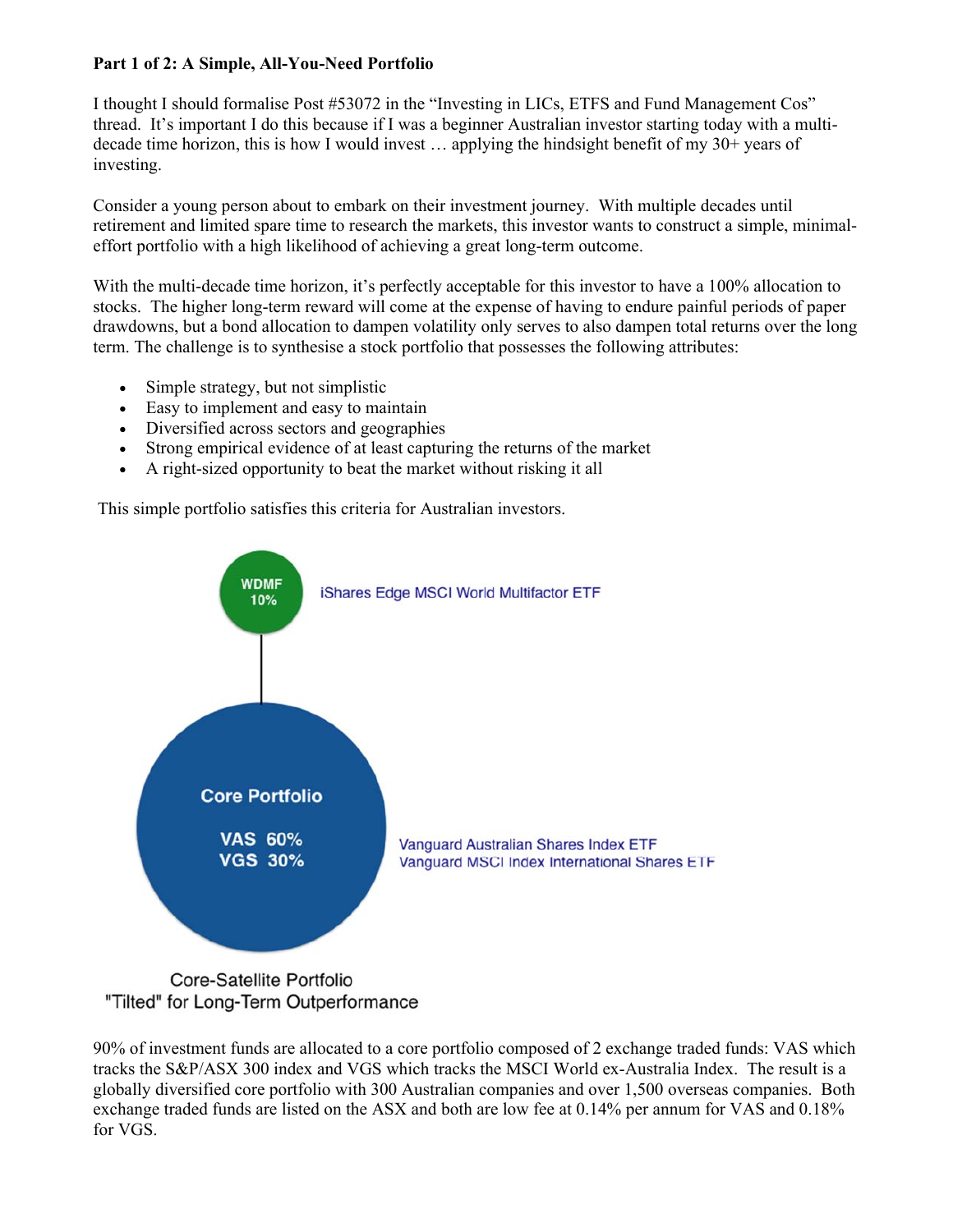10% is allocated to WDMF, an exchange traded fund that tracks the MSCI World Diversified Multiple-Factor (AUD) Index. This fund is expected to outperform the standard MSCI World Index by holding a portfolio of stocks that possess the 4 attributes of small-size, value, price momentum and quality. These 4 factors have historically produced higher returns than the market on a risk-adjusted basis over the long term. The fund contains over 350 stocks and charges an annual fee of 0.35%, which is still reasonable for a quant-based fund like this.

A 10% allocation to the WDMF smart-beta fund provides a right-sized opportunity for the investment portfolio as a whole to outperform the ASX market index. If WDMF outperforms and the core portfolio of VAS and VGS track close to the returns of their benchmark index (less the small annual fee), there is an opportunity to outperform the vanilla market index.

This portfolio has been deliberately designed with an additional 20% home country bias to Australia (60% compared to 40% international). This is justifiable because not only do most of us live and hope to retire in Australia, but according to the Credit Suisse Global Investment Returns Yearbook 2019, the Australian stock exchange delivered the highest annualised total return between the period 1900 to 2018 in the world, after adjusting for inflation and converting to the world's reserve currency USD. The United States came in as the second best performer.

You could keep this portfolio structure unaltered all through your entire wealth accumulation years. No more funds or individual stocks need to be added.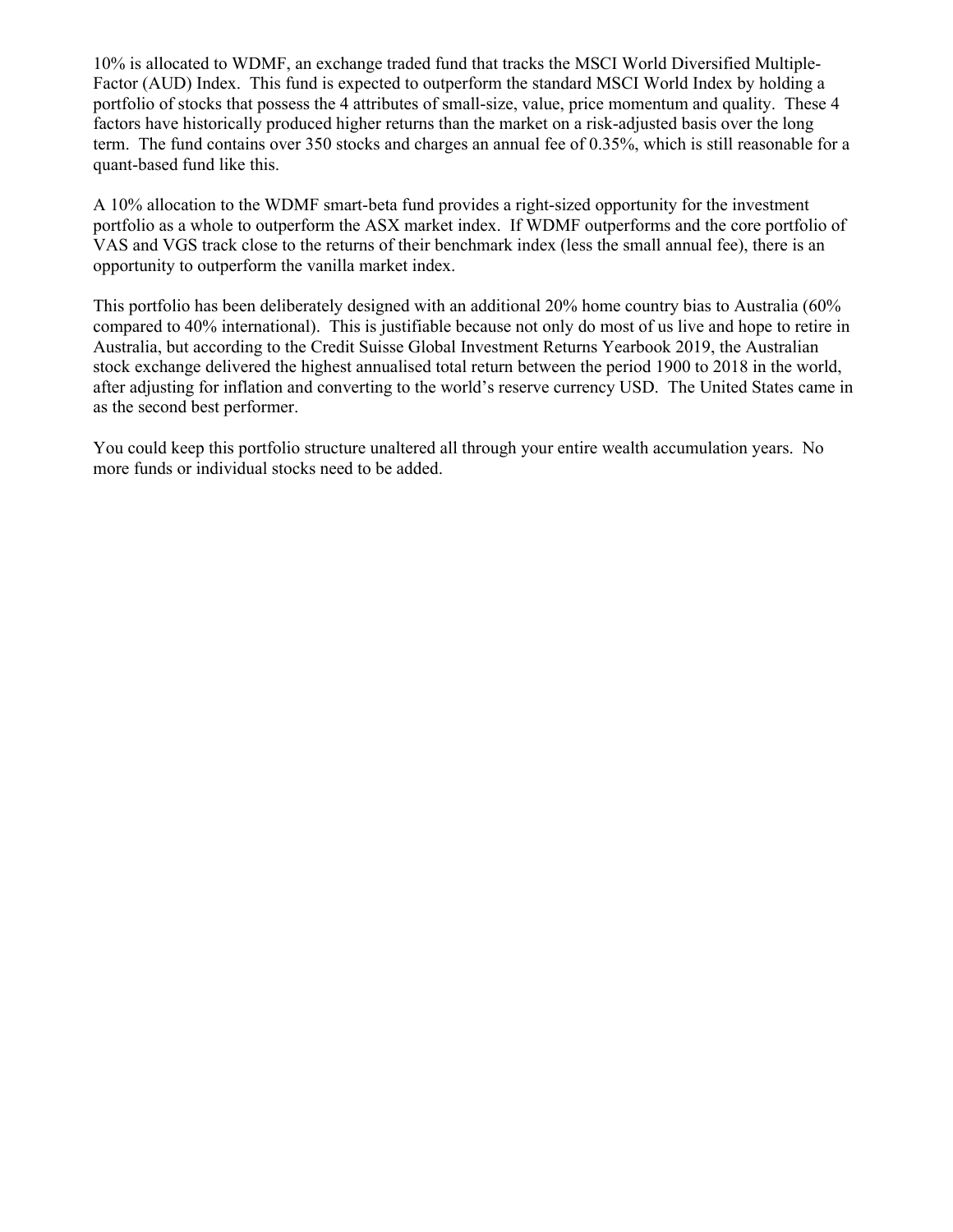# **Part 2 of 2: Challenging the Simple, All-You-Need Portfolio**

Given we're dealing with risk and uncertainly, no portfolio structure is ever perfect. A good yardstick to apply is to ask yourself if the portfolio would survive scrutiny from a Financial Advisor with a Certified Financial Planner (CFP®) credential. I imagine if a CFP® credentialed advisor was to critique this portfolio, they could make the following remarks below in italics. These remarks have been sourced from investment articles I've read over the last few years from Advisor/Columnists with the CFP® credential.

## *Index funds relegate investors to settling for average returns each and every year.*

The Standard and Poors SPIVA scorecard comparing active managed funds to their benchmarks consistently show the vast majority of active funds underperform their index benchmarks over a multitude of time frames. Over a 15 year period to Dec 2016, 92% of large-cap, 95% of mid-cap and 93% of small cap active managers underperformed their respective benchmarks.

Over the most recent 5 year period to Dec 2018, 82% of active funds underperformed the S&P 500 index. 64% underperformed over the course of 1 year. Fewer active managers are able to sustain their performance over longer time frames. This is the persistence problem. Out of the 550 active funds that were in the top quartile of performance as of Sep 2016, only 2.3% managed to stay in the top quartile by Mar 2018. The persistence scorecard shows that year in year out, relatively few funds can stay at the top.

The empirical results are in. Index funds aren't average performers. Held over a 15 year period, an index fund is likely to end up in the top decile of fund performers. The debate is not about active versus passive funds, it's more about high cost versus low cost. Passive index funds enjoy a low fee edge that active management can't seem to overcome.

### *Index funds are effective during bull markets, but you will suffer the full brunt of the downside in a bear market. Index funds capture 100% of every market downturn, whereas active fund managers can provide downside protection by selling out of positions before capturing the entire market crash.*

Index funds capturing 100% of every market downturn is fact. This is the contractual agreement that must be accepted by every index fund investor. However, the claim that an active fund manager can insulate investors from the worst of a market decline is not supported by the empirical evidence. Corroborating research from Vanguard, Morningstar and a whole host of other institutions collectively dispel this myth.

During the 2000 to 2003 bear market, 65% of active managed funds beat the benchmark. Beating the benchmark only required an active fund to be **less negative** than the market index. This performance wasn't replicated during the next downturn in 2008 where only 45% of funds beat the market index. During that year, the S&P 500 index declined 37.0% while the average large-cap blend fund fell 37.4%. Active fund underperformance wasn't limited to large capitalisation stocks. During the same period, the Russell 2000 index of small-cap stocks was down 34.8% while the average small-cap blend fund declined by 36.6 percent.

If we go back further in history, there were 11 bear markets between 1973 and 2003. More than 50% of active fund managers beat the index in only 5 out of those 11 bear markets. Funds that did beat the index during a bear market had no statistical relationship that they could beat the market index during the next bear market. This persistence problem is prevalent in both bull and bear markets. High performing active funds don't stay high performing. The underlying reason is luck can be a significant contributor to the outcome of active stock picking and market timing.

The ability of an active manager to protect investors from a market downside is no better than a flip of a coin. One must also consider that a market timing strategy requires 2 consecutively correct timing decisions: when to get out of the market and when to get back in.